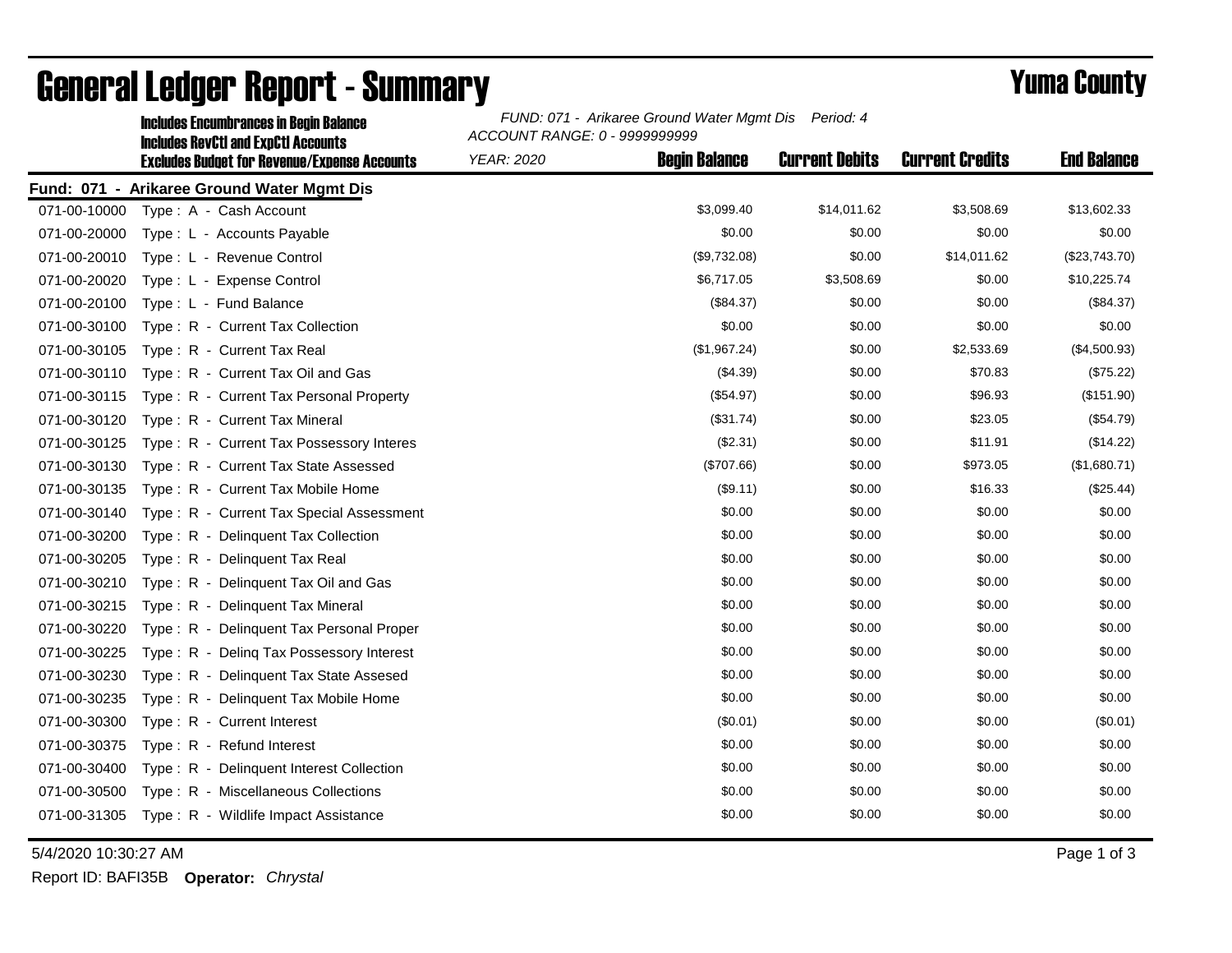|              | <b>Includes Encumbrances in Begin Balance</b><br>Includes RevCtI and ExpCtI Accounts |                                              |                   | FUND: 071 - Arikaree Ground Water Mgmt Dis Period: 4<br>ACCOUNT RANGE: 0 - 9999999999 |                       |                                  |                    |
|--------------|--------------------------------------------------------------------------------------|----------------------------------------------|-------------------|---------------------------------------------------------------------------------------|-----------------------|----------------------------------|--------------------|
|              |                                                                                      | Excludes Budget for Revenue/Expense Accounts | <b>YEAR: 2020</b> | <b>Begin Balance</b>                                                                  | <b>Current Debits</b> | <b>Current Credits</b>           | <b>End Balance</b> |
|              |                                                                                      | Fund: 071 - Arikaree Ground Water Mgmt Dis   |                   |                                                                                       |                       |                                  |                    |
| 071-00-32100 |                                                                                      | Type: R - Transfers In                       |                   | \$0.00                                                                                | \$0.00                | \$0.00                           | \$0.00             |
| 071-00-33000 |                                                                                      | Type: R - Auto Tax B Collection              |                   | (\$217.00)                                                                            | \$0.00                | \$50.01                          | (\$267.01)         |
| 071-00-33100 |                                                                                      | Type: R - Auto Tax A & F Collection          |                   | (\$63.31)                                                                             | \$0.00                | \$21.94                          | $(\$85.25)$        |
| 071-00-38000 |                                                                                      | Type: R - Pump Assessment                    |                   | (\$6,674.34)                                                                          | \$0.00                | \$10,213.88                      | (\$16,888.22)      |
| 071-00-49100 |                                                                                      | Type: X - Treasurer Fees                     |                   | \$277.73                                                                              | \$409.29              | \$0.00                           | \$687.02           |
| 071-00-49401 |                                                                                      | Type: X - Transfer Out                       |                   | \$0.00                                                                                | \$0.00                | \$0.00                           | \$0.00             |
| 071-00-49500 |                                                                                      | Type: X - Checks Written / ACH Transfer      |                   | \$6,439.32                                                                            | \$3,099.40            | \$0.00                           | \$9,538.72         |
|              |                                                                                      | Fund: 071 - Arikaree Ground Water Mgmt Dis   |                   | (S3,015.03)<br>Totals :                                                               | \$21,029.00           | \$31.531.93                      | (\$13,517.96)      |
|              |                                                                                      | <b>Total Fund Revenues:</b>                  | \$14,011.62       | <b>Total Fund Expenses:</b>                                                           | \$3,508.69            | <b>Net Revenue Over Expense:</b> | \$10,502.93        |

## General Ledger Report - Summary **Example 2018** Yuma County